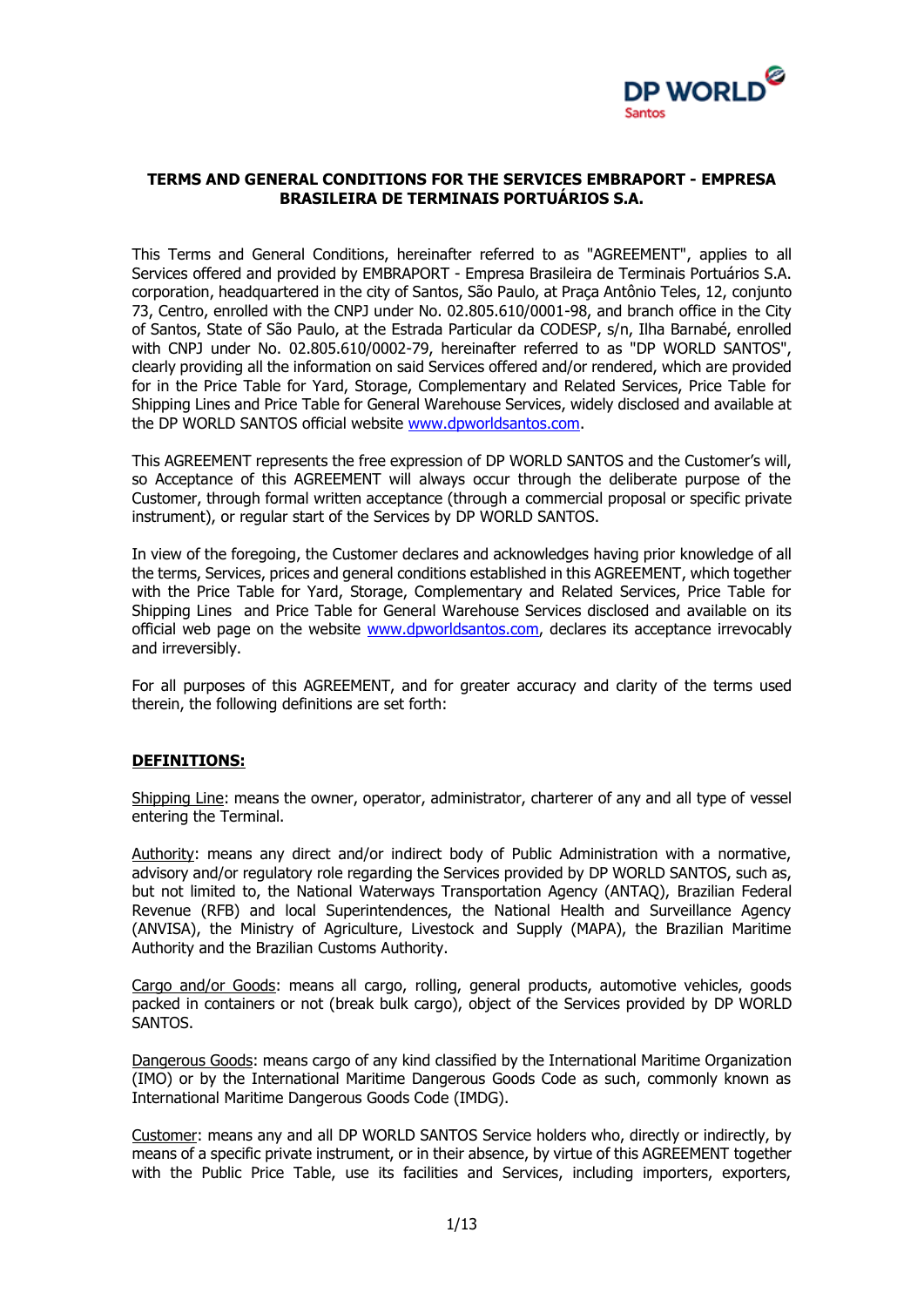

shipowners, shippers, rail operators, cargo consignees, charterers and affreighters, general transport operators, including NVOCCs and freight forwarders, shipping agents, cargo or freight consolidators or deconsolidators, terminals and bonded warehouses or any other natural or legal persons, who come to move, embark, disembark or store in a customs area or not, cargoes, automotive vehicles or not, and/or containers, and/or request any and all Terminal Services.

ISPS Code: This is the International Ship and Port Facilities Code, which forms an integral part of the Convention for Safety of Life at Sea (SOLAS) issued by the International Maritime Organization (IMO).

Railway Composition: means any railway automotive vehicle, a locomotive or several locomotives coupled with or without wagons, under normal traffic conditions and with the indication of "complete train" and / or the set of cars and / or wagons of a train, formed according to capacity, tonnage, and types of goods criteria, among other factors that create scale for railway transportation at the Terminal.

Container: means any container cargo, as far as 20 'or 40' (feet or ft), which has a structure for manual or automatic coupling for loading or unloading, with horizontal or vertical handling equipment, which may be closed or open (open top), including flexitanks, reefers, container chassis, isotanks, flat racks or other ancillary equipment for the storage and transport of goods, including the goods inside them.

Accession Contract: means the respective authorization issued by the competent public authority - ANTAQ, for the construction and operation of the Terminal by DP WORLD SANTOS.

ETA: means the estimated time of arrival of the vessel, cargo and/or container by sea or rail transport.

Timetable or Schedule: means the scheduling of stay frequency, or not, time of reception (arrival), departure (leaving) and period of permanence of Railway Compositions in the Railway Terminal, established as a function of the DP WORLD SANTOS Services demand.

Adjustment Index: means the General Market Price Index (IGP-M), as measured by the Getúlio Vargas Foundation (FGV) annually.

Berthing Window: means the time schedules, as provided in the Berthing Window Regulation, in which a Ship must arrive and complete the operations of loading and unloading of the Goods.

Applicable Law: it is Brazilian law, regulations emanating from the Authorities, as well as the International Regulations and Conventions incorporated into the national legal order, including also the Accession Agreement and/or Authorization Term, which, together, shall govern this AGREEMENT, binding the Parties for all court and out of court purposes.

MCD: means the Minimum Crane Density, defined as the average number of cranes the Vessel can hold during the Berthing Window, when presented on arrival at the berth. This is given by the total exchange divided by the number of movements to be made by the crane with more movements.

Ship or Vessel: means any vessel calling at the Cargo Terminal of which the Customer is a Shipping Line, shipowner, charterer or owner; which will include mother vessels, full container vessels, feeder vessels or barges owned, chartered, operated or used by the Customer.

Port: it is the Port of Santos located in the State of São Paulo/Brazil, including all its port area.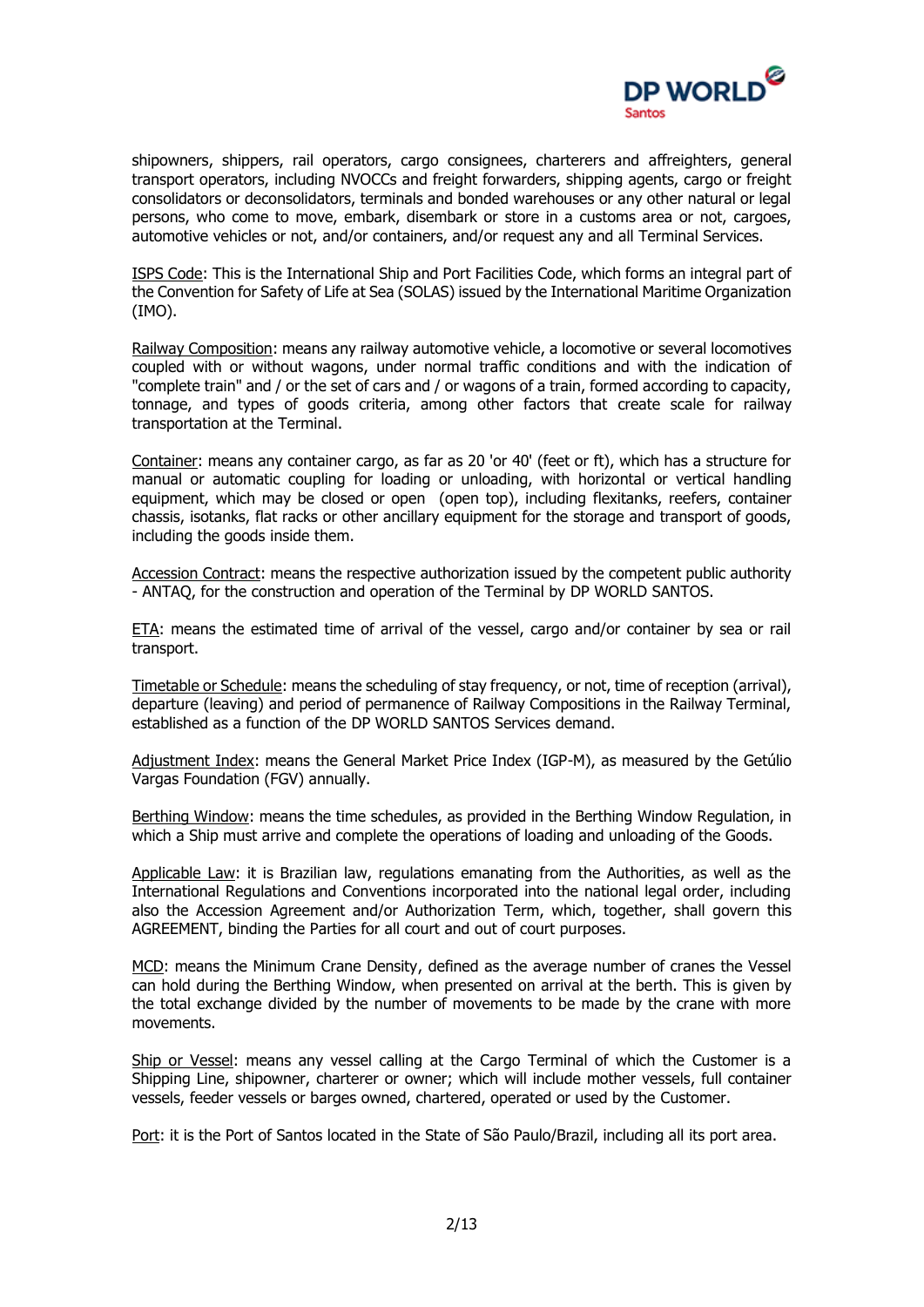

Price: It is the monetary value charged by DP WORLD SANTOS to the Customer in exchange for any of the Services provided by DP WORLD SANTOS to its Customers. The prices are fully acknowledged by the Customer and are available on the official website of DP WORLD SANTOS at [www.dpworldsantos.com.](http://www.embraport.com/)

Berthing Window Regulation: means the set of rules of frequency of the Vessels in the DP WORLD SANTOS Terminal, as well as the times specified and stipulated between the Parties, and/or those determined by DP WORLD SANTOS in which it will provide all the Terminal Services such as loading, unloading and Cargo movements of the Customer's vessel to the DP WORLD SANTOS Terminal area, and vice versa.

"Roll on Roll off" or "Ro-Ro": it is a special vessel that demands special operational activity carried out by rolling, or through maneuvers of driving and parking, in the case of vehicles. The cargo embarks and disembarks on wheels. The vessel has an opening (ramp) in the bow and/or stern for this movement.

Service: means any usefulness and/or material or immaterial work contracted by means of remuneration, therefore with economic content, provided by DP WORLD SANTOS to the Customer according to this AGREEMENT and provided for in the Public Price Table published on the DP WORLD SANTOS official page at [www.dpworldsantos.com](http://www.embraport.com/) or through a Specific Private Instrument signed between DP WORLD SANTOS and the Customer. DP WORLD SANTOS will only assume the obligations and responsibilities for the provision of Services for break bulk, rolling load and/or automotive vehicles or not, with specific prior consultation and if there is a specific instrument with the Customer in this sense.

Public Price Table: it is jointly or individually the (i) Price Table for Yard, Storage, Complementary and Related Services (ii) Price Table for Shipping Lines and (iii) Price Table for General Warehouse Services, all published on the DP WORLD SANTOS official website at [www.dpworldsantos.com](http://www.dpworldsantos.com/) in which all the Services provided with their corresponding Prices charged by DP WORLD SANTOS are included.

Terminal: It is the port terminal owned by DP WORLD SANTOS located on the left bank of the Port of Santos on the Estrada Particular da CODESP, s/n, Ilha Barnabé, City of Santos, State of São Paulo, Brazil.

Railway Terminal: means certain railways and an area of DP WORLD SANTOS's exclusive ownership and operation located inside the DP WORLD SANTOS Port Terminal.

# **1. PURPOSE**

1.1. The purpose of this AGREEMENT is to regulate and establish all the terms and conditions for the provision of all Services by DP WORLD SANTOS to the Customer, in the area of quays, yards, backside areas and other areas of the Terminal or Port, including the various handling, such as, but not limited to, the loading, unloading and removal of Cargo and/or Goods, as well as their storage, stuffing, stripping , positioning, related services, and all other relevant Services provided in the Public Tables of Prices and Services. Eventual break bulk cargo operation will only be provided by prior consultation of availability and will be object of a specific contract,

1.2. In addition to the general terms and conditions set forth herein, the Customer shall provide full compliance with all Applicable Laws, norms and regulations pertaining to their cargo and the use of national ports, submitting to the determinations and competencies of the Brazilian Authorities, as well as acting in safe and efficient way according to the instructions given by DP WORLD SANTOS.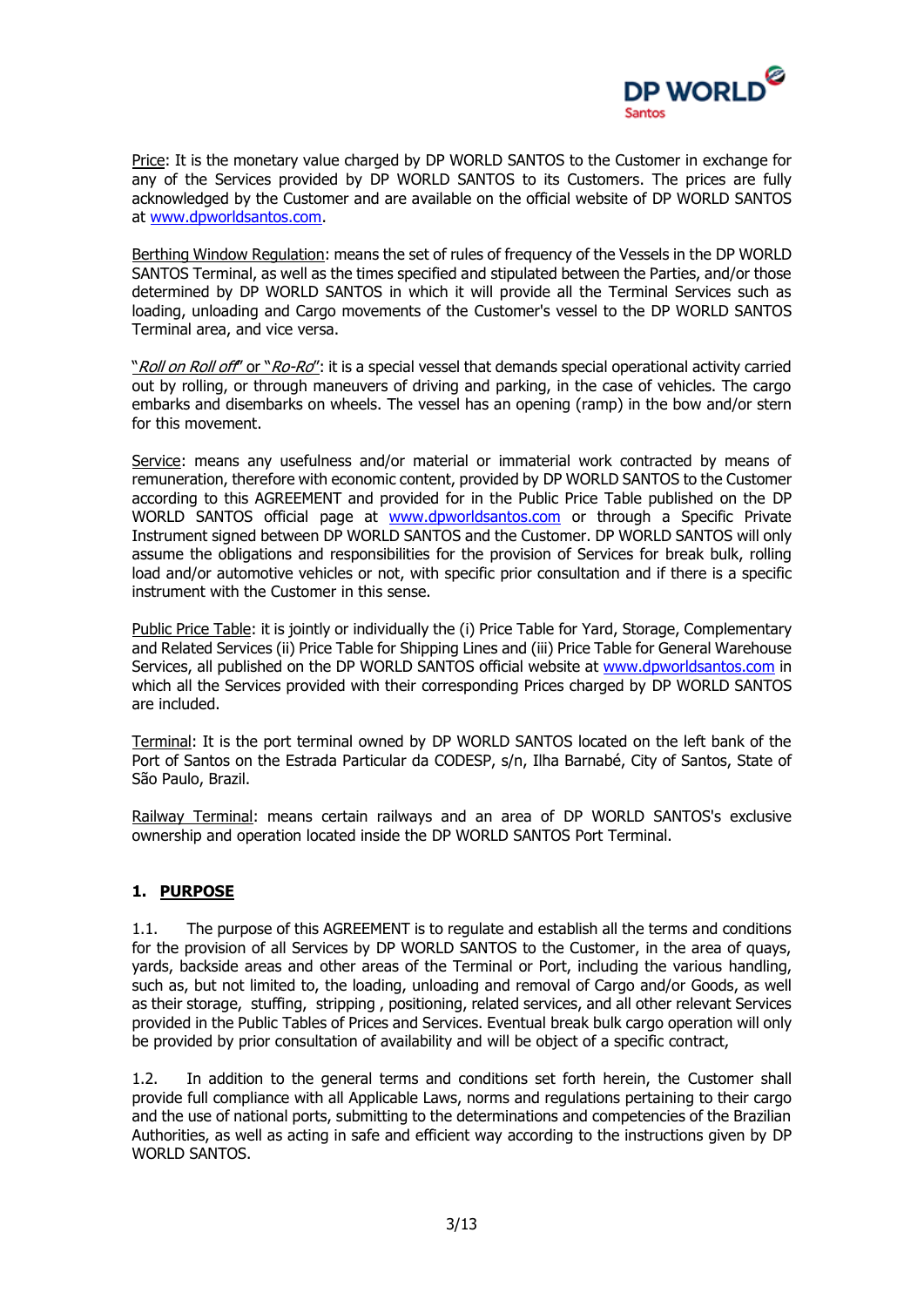

1.3. DP WORLD SANTOS shall not be responsible for any service, scope and/or activity not expressly provided in this AGREEMENT and in the Public Price Table, or what is signed in a particular private instrument between the Customer and DP WORLD SANTOS.

1.4. DP WORLD SANTOS will make the Terminal Services available, according to its operating and infrastructure conditions, fully known to the Customer and on which it declares its full consent.

1.5. DP WORLD SANTOS will provide the Services to its Customers according to the Applicable Law and according to the information received from the Customer, provided they are appropriate, lawful, timely and previously approved by DP WORLD SANTOS for a certain Service.

# **2. SCOPE OF SERVICES AND OPERATING CONDITIONS**

2.1. Vessels operated by the Shipping Line, previously scheduled, must dock in the berth allocated by DP WORLD SANTOS, and shall unberth immediately after the completion of the loading and unloading operations, due to the end of the period of its Berthing Window, or, whenever requested by DP WORLD SANTOS or by any Authority, pursuant to the DP WORLD SANTOS Berthing Windows Regulation and Applicable Law.

2.1.1. The Services provided by DP WORLD SANTOS to the Customer include the availability of:

- a) Berths, structures, railway branches and appropriate equipment to operate vessels, Railway Compositions or others that require Terminal Services, and the berthing of the vessel, and/or reception of Railway Compositions, carried out upon attendance by the Customer of the rules in Regulation DP WORLD SANTOS Berthing Windows Regulations or at the fixed times for reception and dispatch of the "Timetable" Railway Compositions, as well as the rules contained in this AGREEMENT;
- b) Loading, unloading, receiving, handling and storage of cargo and/or container in primary zone, as well as all complementary and correlated Services as provided in the Public Price Table and;
- c) Any and all Service demanded by the Customer and accepted by DP WORLD SANTOS, provided that they are in accordance with its corporate purpose and authorized by the competent Authorities.

2.2. In order to ensure adequate planning and efficient service in the operation of the Vessels and/or Railway Compositions, it is the Customer's responsibility, and therefore it is the Customer obligation:

- a) Respect the rules contained in the timing, timetables and schedules of maritime and/or railway carriers, in particular the DP WORLD SANTOS Berthing Window Regulation or at the fixed times for reception and dispatch of the "Timetable" Railway Compositions, especially those related to the scheduling of berthing and the deadlines for confirmation of ETA arrival estimates.
- b) Provide stowage plans suitable for an efficient operation of its vessel (with 4.5 MCD for long haul and 2.5 for cabotage) and/or Railway Composition, at least twenty four (24) hours before arrival as detailed below:
	- i. For vessels and/or Railway Compositions operating from Monday 7:00 am until Saturday 7:00 am, the respective stowage plans must be received by DP WORLD SANTOS with twenty four (24) hours of Advance of the final estimate of arrival of these ETAs;
	- ii. For vessels and/or Railway Compositions operating from Saturday 7:00 am until Monday 7:00 am, the stowage plans must be received by DP WORLD SANTOS until Friday 7:00 a.m.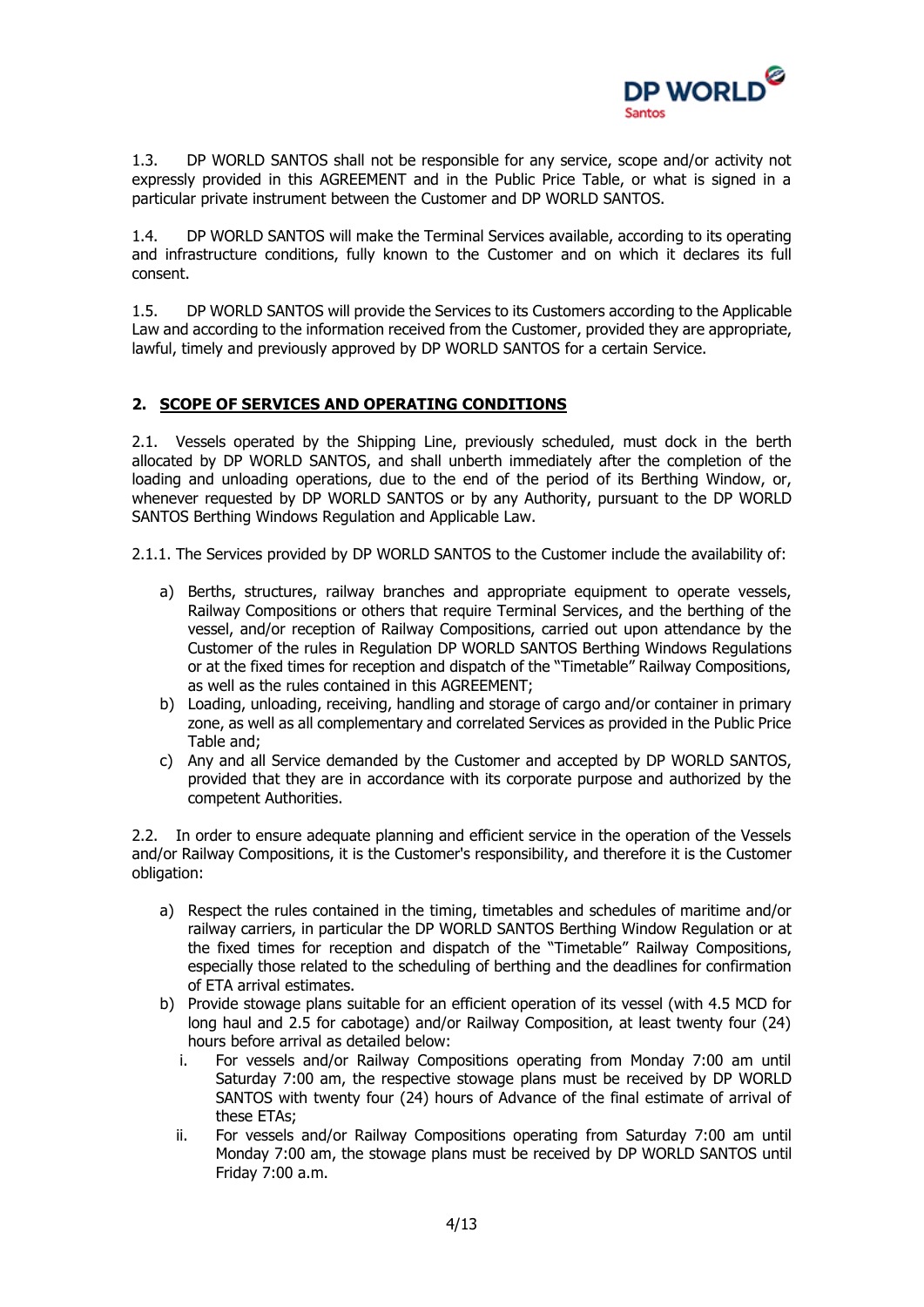

- c) Provide all information, at least twenty-four (24) hours in advance of the arrival of the vessel and / or Railway Compositions regarding the characteristics of each Container and / or non-containerized Cargo to be unloaded, loaded or removed, including, but not limited to, quantity, weight, size, type, whether refrigerated or not, whether dangerous or not, as well as known ISO details, if applicable.
- d) Keep vessels berthed or Railway Compositions in the position recommended by DP WORLD SANTOS, in parallel to the berthing or to the Railway Compositions in the best possible way according to DP WORLD SANTOS criteria, and with a distance not exceeding that established by DP WORLD SANTOS, in order to allow that the loading and unloading equipment operates with maximum efficiency and without interruptions.
- e) Do not occupy a berth, or the railway **branch**, without being in operation (loading, unloading), unless you have the prior written consent of DP WORLD SANTOS. In case of berthing docks occupation or unauthorized railway branch, all damages, costs and losses, generally suffered by DP WORLD SANTOS, will be charged to the Customer, including, but not limited to, direct, indirect, material, immaterial, moral damages, image damage, consequential damages, loss of revenue, loss of chance, loss of profits.

2.3. The lashing/unlashing of the Containers and/or Cargo on the vessels decks shall be made in accordance with the instructions of the Customer or master, including the search and storage of stowage material for proper use on board. The Customer shall ensure to DP WORLD SANTOS the use of automatic twist locks.

2.4. The loading, unloading and/or removal operations will be carried out in the Terminal continuously for 24 (twenty four) hours, 07 (seven) days a week, except for the December 24 and 31, period in which the activities end at 07:00 p.m., returning at 7:00 a.m. the next day, and except during the acts of god or force majeure and/or by instruction of the competent Authority.

2.5. The Customer hereby declares that he / she is aware and agrees, for all intents and purposes, that the Services herein shall be provided, as a rule, in an open air area and, therefore, shall not be subject to questioning, liability and / or any indemnity regarding weight breakage or damages, hidden damages, changes in quality, color and /or loss/ modification of the Cargo specification, arising from the nature and / or their improper packaging, or due to atmospheric variations, as well as in the other hypotheses established in this AGREEMENT.

2.6. Notwithstanding any other right or caution that may be adopted by it, DP WORLD SANTOS shall have the right to suspend all Services in execution or that may be provided to the Customer in case of violation of any of the terms of this AGREEMENT and/or Applicable Law, maintaining the suspension until noncompliance has completely ceased, with the assumption of responsibility and duty of recomposition of any damages caused to DP WORLD SANTOS or to third parties, being the Customer responsible for reimbursing DP WORLD SANTOS for any damages caused, including but not limited to direct, indirect, material, immaterial damages, moral damages, damages to the image, consequential damages, loss of revenue, consequential damages , loss of profits, as well as for the effective payment for the Services rendered duly corrected monetarily, notwithstanding the application of fine and interest as provided in Clause 4.10 of this AGREEMENT.

2.7. Whenever it deems necessary, and under its responsibility, DP WORLD SANTOS may employ the services of any contractor, also qualified, for the provision of the Services governed by this AGREEMENT.

2.8. The Customer declares and guarantees for the due purposes that the remuneration paid as a Basic Stevedoring, according to item 2.1 of the Public Price Table for Shipping Lines,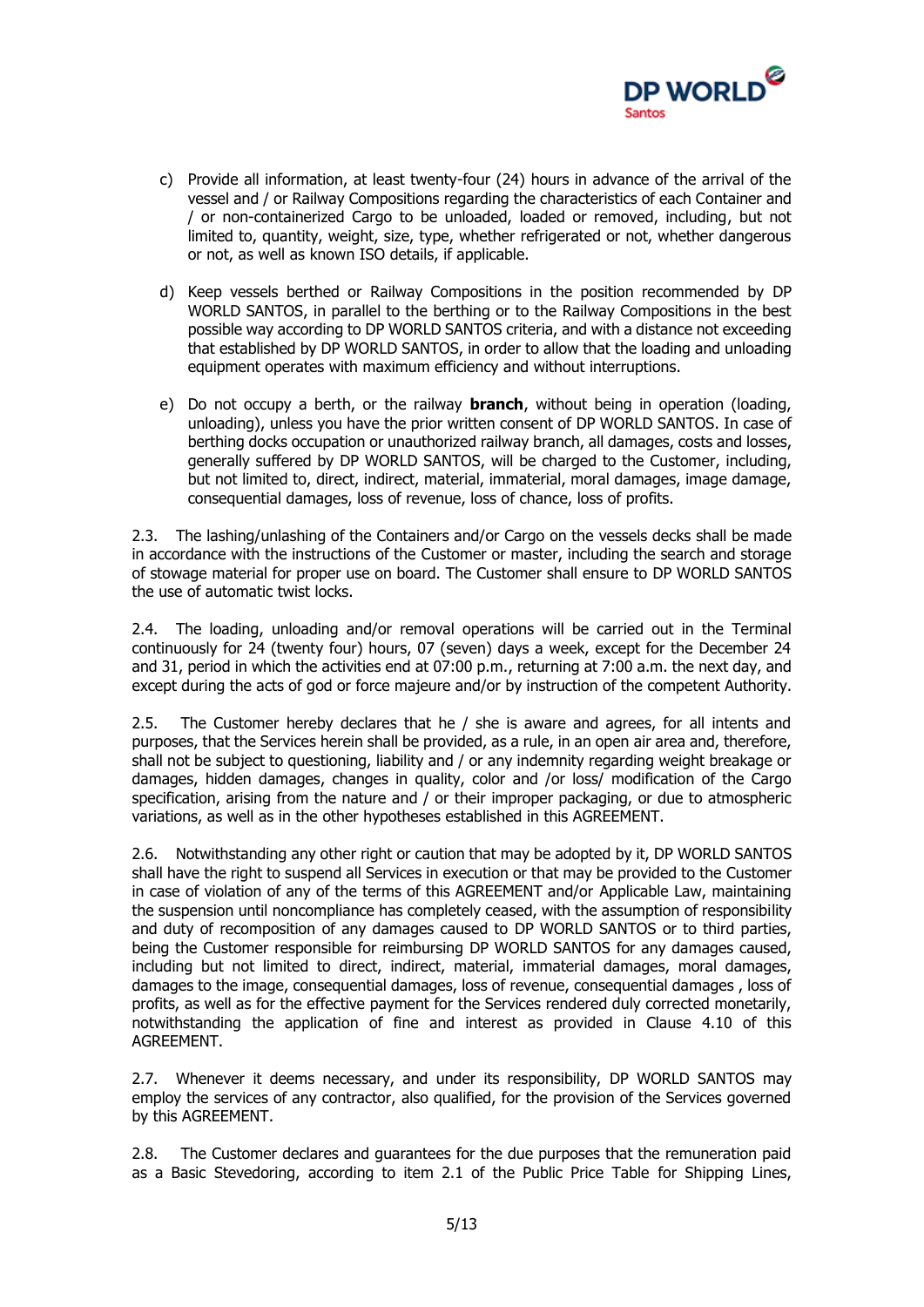

commonly known as Box Rate - price charged for the service of cargo handling between the hold of the Vessel and its placement in the port terminal stack, in the case of import - does not include the remuneration for the segregation services and immediate delivery service (Immediate Delivery Service), as provided in item 10.1 of the Public Price Table for Yard, Storage, Complementary and Related Services published on the DP WORLD SANTOS official website at [www.dpworldsantos.com.](http://www.embraport.com/)

### **3. HANDLING OF DANGEROUS GOODS**

3.1. The Customer undertakes not to deliver to DP WORLD SANTOS a product and/or a Dangerous Goods or Container containing such products, except in cases in which DP WORLD SANTOS is notified in advance of the need for appropriate handling of the products and/or Dangerous Goods, and in any case if it expressly agrees with the receipt and specific provision of such service.

3.2. The Customer is exclusively responsible civilly and criminally, in the legal and administrative sphere, before DP WORLD SANTOS and Authorities, for all acts that practice or stop practicing regarding the information on packaging and handling of Dangerous Goods.

3.3. In the event that any dangerous products may constitute a risk to other products moved at the Terminal or Port, to properties, life or human health or in the event of dangerous products being handled in a segregated manner, the competent authority may determine their destruction, re-shipment - in the case of import or transhipment - or segregated handling, which shall be immediately obeyed and adopted by DP WORLD SANTOS and fully paid by the Customer. In this case, it is the unambiguous and unassailable responsibility of the Customer to monitor and assist DP WORLD SANTOS in any dealings with the Authorities, anticipating or reimbursing all costs and/ or expenses incurred by DP WORLD SANTOS, whether related to destruction, disposal, segregation or any other measures adopted in the treatment of such products and/or Dangerous Goods, including reimbursement for all damages caused to DP WORLD SANTOS, as well as for direct, indirect, material, immaterial damages, moral damages, image damages, consequential damages, loss of revenue, loss of chances, loss of profits caused to DP WORLD SANTOS, third parties and the environment.

3.4. The Customer is responsible for all necessary containment measures for Dangerous Goods and/or Product, and /or Unit that is landed or shipped in this Terminal that presents a leakage and /or any vice or defect in packaging, or that constitutes a risk, and DP WORLD SANTOS may even reject the receipt of said unit and /or only do so after signing a liability statement for all possible damages that may arise from the operation, as well as all costs and expenses necessary to contain and mitigate risks and environmental impacts.

3.5. Customers shall provide in writing to DP WORLD SANTOS all information regarding the product and / or the Dangerous Cargo, information that is indispensable for taking of preventive and precautionary measures by DP WORLD SANTOS, and it is also up to the Customer to display warning notices indicating their degree of danger and its IMO classification and, furthermore, presenting all appropriate instructions for moving, storing and handling, in general.

#### **4. PAYMENT CONDITIONS**

4.1. The remuneration for the Services provided by DP WORLD SANTOS will be determined by the Public Price Table published on the DP WORLD SANTOS official page at [www.dpworldsantos.com](http://www.embraport.com/) at the time of the Services, unless there is express request of **contracting** by specific private instrument, duly signed by DP WORLD SANTOS and the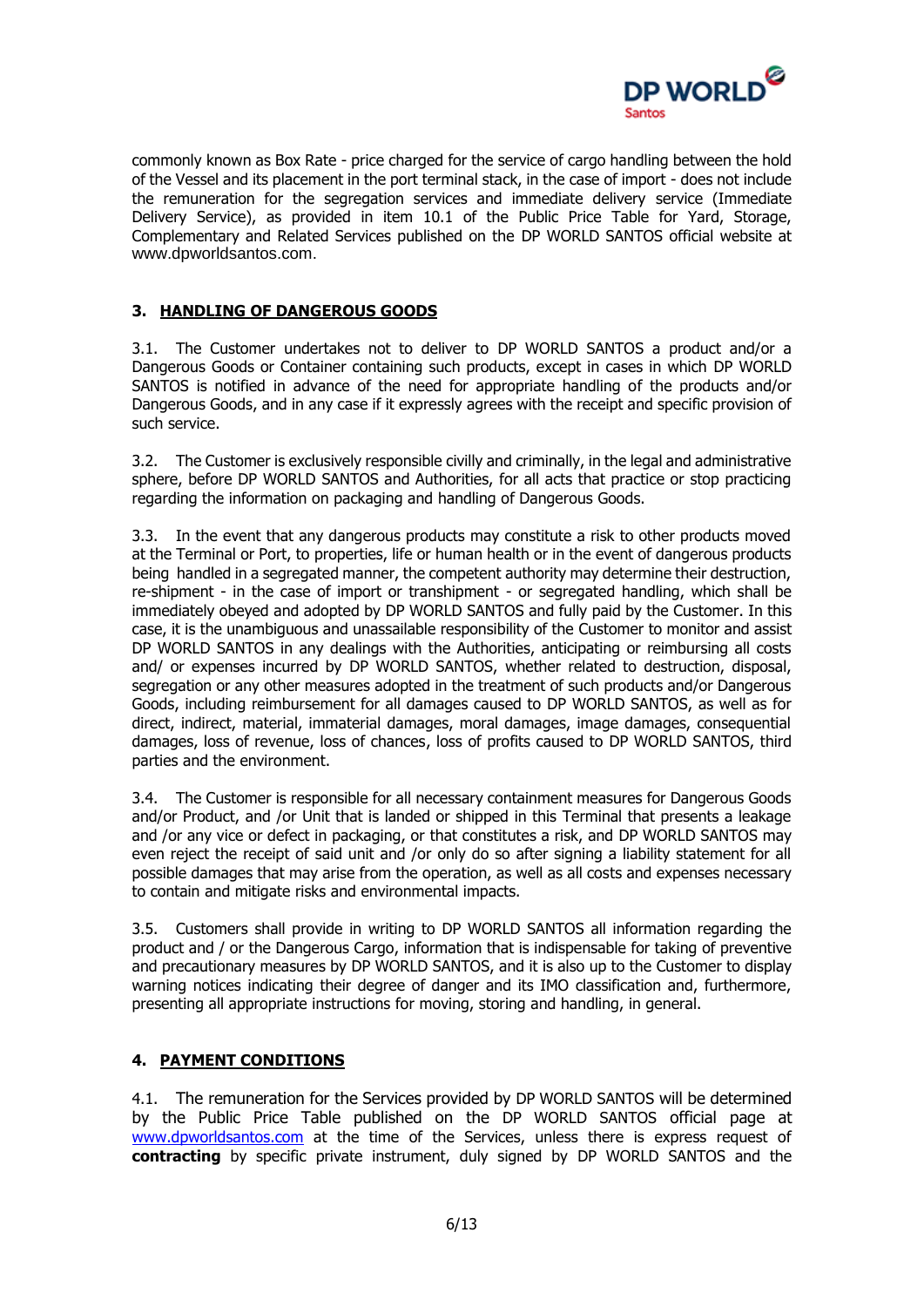

Customer, on which this AGREEMENT shall remain valid and effective in a subsidiary manner, whenever there is omission or express reference to particular material.

4.2. The value set out in Item 5.3.0 of the Price Table for Shipping Lines shall be charged if there is an untimely occupation of the berth, regardless of the total or partial use of said period, and the time counting shall begin two (2) hours after DP WORLD SANTOS have completed the operation of each vessel.

4.3. The same amount set forth in Clause 4.2 above shall also be charged for each period of eight (8) hours of delay / non-attendance of the Railway Composition as established in the Timetable established between DP WORLD SANTOS and the Customer, without prejudice to DP WORLD SANTOS's right be fully compensated for any losses and damages and / or other expenses incurred due to noncompliance with said obligation. In the event of an untimely arrival of the Railway Composition in the Terminal, DP WORLD SANTOS reserves itself the right to provide the Services at the next available time / opportunity of the Railway Line in its sole discretion. The Customer being entitled, however, to cancel and/or reschedule the Hourly Grid, provided that the Customer requests DP WORLD SANTOS in writing and at least twelve (12) hours before the arrival of the Railway Composition in the Terminal and there is formal and expressed acceptance by DP WORLD SANTOS.

4.4. When import Containers unloaded from Vessels remain temporarily in bonded warehouse at the Terminal, the storage will be charged by DP WORLD SANTOS according to the Public Price Table, widely disseminated on the DP WORLD SANTOS official page at [www.dpworldsantos.com,](http://www.dpworldsantos.com/) and, therefore of the Customer's knowledge, or, as the case may be, according to the negotiation between DP WORLD SANTOS and the interested party.

4.5. The Customer shall pay the storage, in the case of export, when it exceeds the free time period, as provided in the Public Price Table, whether due to ship delay, non-fulfillment of vessel call by the Shipping Line or any reason beyond the control of the Customer or knowledge of DP WORLD SANTOS.

4.6. DP WORLD SANTOS has the legal right of retention on all or part of the Goods, Containers and /or Cargo that are in its possession, for the guarantee of any amounts due to it, until the perfect and complete payment due, as provided in this AGREEMENT, and in the Public Price Table, also reserving itself the right to stop receiving Customer's Containers and /or Goods in its Terminal in case of such default. No other document or device shall have the power to relate, limit, exclude or give another interpretation to this Clause.

4.7. DP WORLD SANTOS shall not be liable for the expiration of the term of deposit, abandonment of the cargo and/or decree of its forfeiture under the Applicable Law. In any case, the Customer will pay for the Services provided until the Container and/or Goods are effectively withdrawn from the Terminal or Warehouse either by the Customer, third parties or the competent Public Authority. In this event, DP WORLD SANTOS will issue an invoice for Services rendered, for the total amount of the debt, which shall be paid by the Customer in cash, notwithstanding the Customer maintaining DP WORLD SANTOS exempt and free from any obligation, liability, forfeit, damage, expense and/or loss.

4.8. The Services provided must be invoiced immediately after: (i) the completion of the operations of each Vessel or each Railway Composition; (ii) the closing of the count of the period of storage or the provision of other Services, for payment as established in the Public Price Table, which in any and all cases may not exceed the maximum term of one (1) business day counted from the invoice issuance.

4.9. DP WORLD SANTOS shall be exclusively liable for issuing and sending the invoices directly to the Customer or to the person indicated.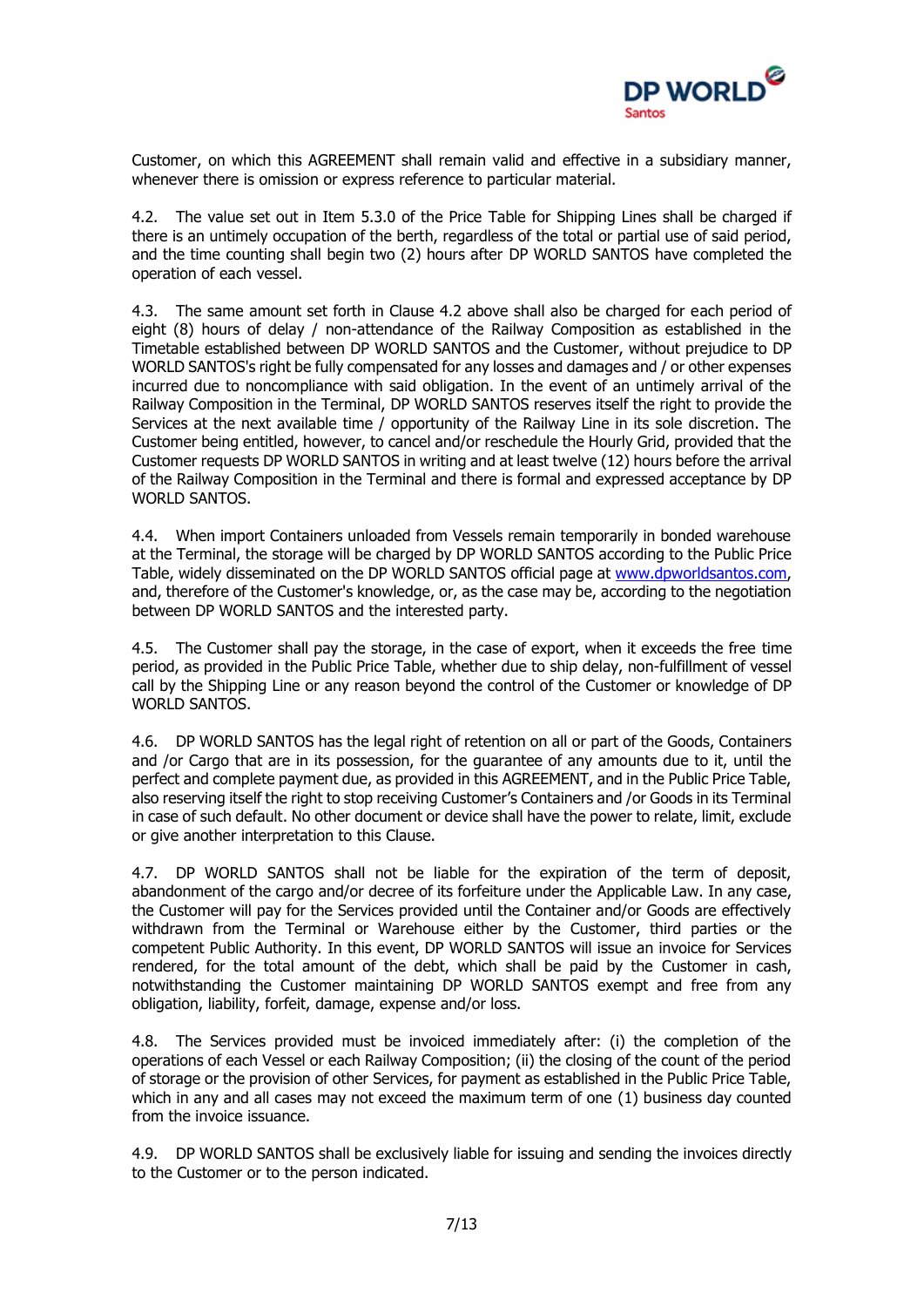

4.10. Failure to make payment according to Clause 4.8 above with the General Notes of the Public Price Table, it will be applied a non-compensatory fine of two percent (2%) on the total amount of the debt, plus default interest of zero point zero thirty-three percent (0.033%) from the day following the maturity of the Invoice until the actual payment of the obligation and other charges and expenses incurred, including the appropriate monetary correction.

4.11. Prices due to DP WORLD SANTOS will be adjusted by the IGPM / FGV variation every twelve (12) months, or less frequently if established by law.

4.12. The amounts owed to DP WORLD SANTOS shall also be reviewed in its favor in the following cases, notwithstanding others arising from a specific private instrument and the Applicable Law:

- a) Change in the scope of the Services, as in the case of inclusion of additional Services at the request of the Customer and accepted by DP WORLD SANTOS;
- b) Events resulting from force majeure or acts of God, as defined in art. 393 caput and sole paragraph of the Civil Code w/ c to Clause 5.4 of this AGREEMENT;
- c) Changes and / or creation of taxes, tariffs, charges, dissidents, supplies and other events that directly or indirectly affect the cost of the Services;
- d) Change in norms, laws, regulations, decisions and administrative and / or legal acts, of any nature.

# **5. GENERAL CONDITIONS**

5.1. The Customer, when requesting to DP WORLD SANTOS any Services provided in the Public Price Table, declares and guarantees an acknowledgment of all the terms, Services, Prices and general conditions established in this AGREEMENT, accepting both documents in an integrated, irrevocable and irreversible way.

5.2. The Customer shall be liable for any and all damages caused to DP WORLD SANTOS, including direct, indirect, material, immaterial damages, damages to the image, consequential damages, loss of revenue, loss of chance, loss of profit caused by its equipment, its vessels, Railway Compositions, by their vehicles or structures that have interface or connection with the Terminal, in general, or by their employees, subcontractors, crew or agents, to the quay facilities, the Railway Terminal, and/or equipment or structures of the Terminal, including the porters, mobile cranes, the railway gate that gives access to the Railway Terminal, the fences, fenders and the like, as well as any third party cargo that may be damaged, being obliged to provide to DP WORLD SANTOS, immediately, monetary guarantee or bank guarantee in sufficient amount to guarantee the perfect and integral reimbursement, indemnification, refunds by all losses and damages caused.

5.3. DP WORLD SANTOS shall not be liable for any loss or damage, whether for direct, indirect, immaterial, consequential damages, loss of revenue, moral damages, loss of profits, fines, costs and expenses arising from passengers, clandestine or illegal immigrants of any nature, which may be found on board vessels, or within any container or other type of vehicle and / or improper merchandise, that enters the Terminal on behalf of the Customer. The Customer is obliged, under this AGREEMENT, to fully indemnify and compensate DP WORLD SANTOS for any and all expenses, fines or costs that may be incurred or imposed on the Terminal by any Authority in relation to passengers, illegal or irregular immigrants.

5.4. DP WORLD SANTOS shall be exempt from all liability and therefore will not be subject to any claim by the Customer, for any reason whatsoever, when: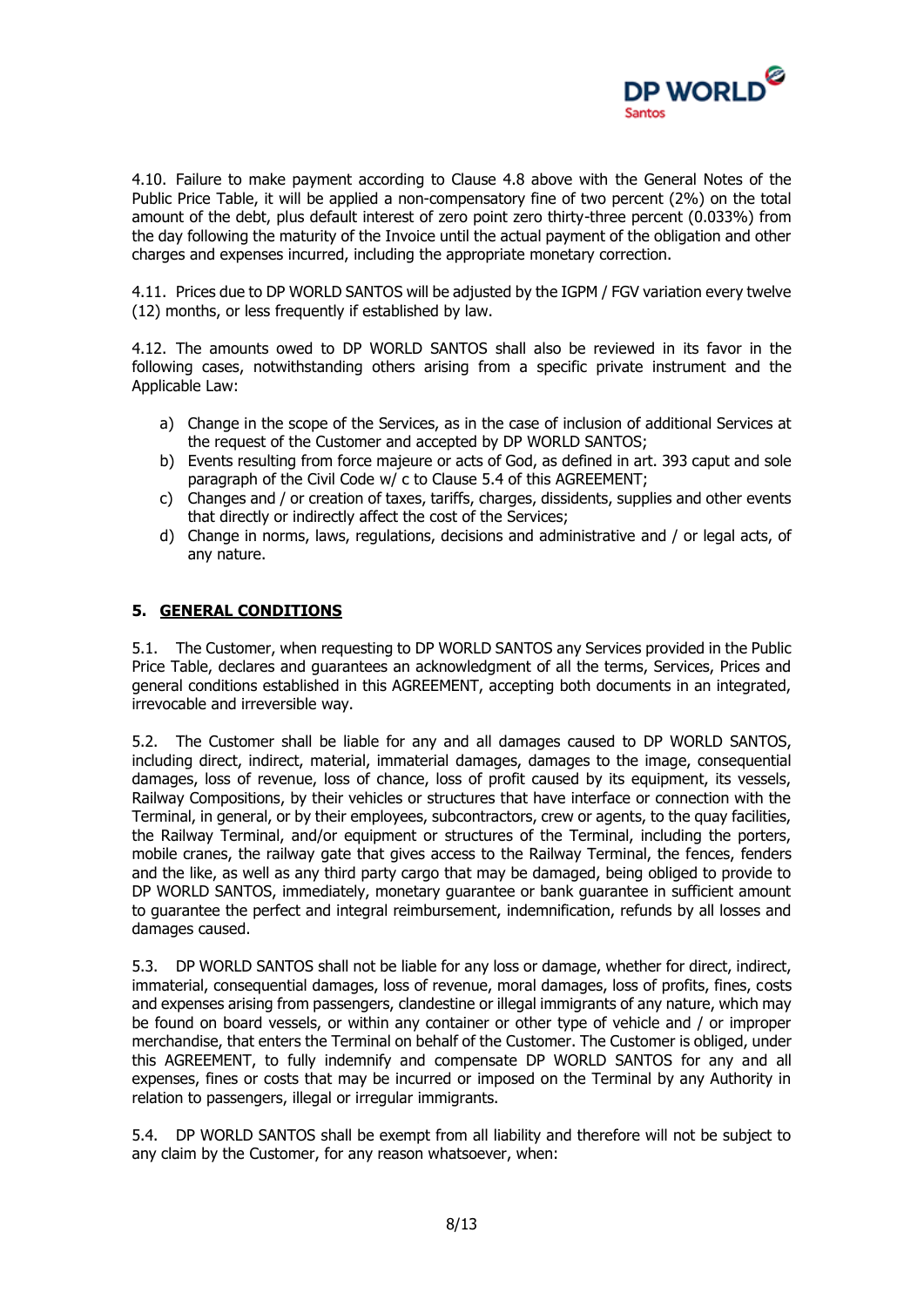

- a) It is an event arising from an act of God and /or force majeure, as established in the Civil Code and in this AGREEMENT;
- b) The Customer and/or any of its agents, subcontractors, employees, contractors and others fail to comply with any rule and/or instruction of DP WORLD SANTOS and/or Authorities, caution or any act and/or omission that impedes the execution of the Services or cause any damages to DP WORLD SANTOS;
- c) The Customer fails to comply with any of the obligations set forth in item 2.2 and other obligations under this AGREEMENT;
- d) The Customer fails to advise on the proper storage or handling of the Container and its Cargo within seven (7) days prior to its arrival at the DP WORLD SANTOS Terminal;
- e) Practiced any act of the competent Authorities that prevents or affects the provision of the Services, not limited to cases in which the Customer's Goods are blocked by legal and/or administrative decision by any of the Authorities;
- f) Occurrence of any events that prevent or substantially impede the provision of the Services, not limited to:
	- i. Riot or civil commotion, blockades, popular protests/demonstrations;
	- ii. Public calamities, earthquakes, floods, fires, sea surf, hurricanes, storms, or other adverse natural and climatic conditions;
	- iii. Destruction or damage of any of the equipment necessary for the rendering of the Services for reasons unrelated to DP WORLD SANTOS, in whole or in part;
	- iv. Total or partial impossibility of using the railroad, port, highways, boarding service or other normal means of transport necessary for the Services provision;
	- v. Strike or lockout or other civil action or demonstration, transportation embargo, or interruption of the public supply of electric power, that will affect the fulfillment of contractual obligations; and
	- vi. Third-party facts, unforeseeable, unavoidable and extraordinary facts.

5.4.1. Notwithstanding any other right or prerogative that may be adopted and the other terms set forth herein, DP WORLD SANTOS shall have the right to suspend the provision of the Services, without prior notice, in the event of the assumptions set forth in Clause 5.4 above, as well as any other events that hinder the provision of the Services. In this case, DP WORLD SANTOS shall not be considered to be in default or liable under any circumstances, including for operational, logistical problems at the Terminal or for all preventive, corrective and other maintenance, in the structure, property and equipment of the Terminal.

5.5. Except as expressly agreed upon through a specific Private Instrument with the Customer, DP WORLD SANTOS does not guarantee exact deadlines for the conclusion of the Services and, therefore, is not responsible for non-compliance with the terms assumed by the Customer before third parties without their agreement and formal agreement, including but not limited to, claims for alleged holdings of vessels, Railway Compositions and/or others, or delays in the loading or unloading of Containers and/or Goods.

5.6. The Customer expressly acknowledges, represents and guarantees that DP WORLD SANTOS will only be liable for direct material damages as a result of an act committed or omission attributable to DP WORLD SANTOS for its proven exclusive and direct fault, through a final judicial decision and in any case it will not be responsible for any indirect, moral, non-pecuniary damages, loss of profits, loss of business, revenue or opportunity/chance, and the image of either the Customer or third parties, in the latter case assuming that the Customer is fully responsible for the equity and off balance sheet, pecuniary or not, providing immediate monetary guarantee or bank guarantee to the one who suffers the damage, if applicable, in sufficient amount for full compensation or indemnification for losses and damages that may be determined. No other provision hereof shall have the effect of deconstructing, restricting or relativize the limitation or exclusion of liability of the DP WORLD SANTOS under this clause.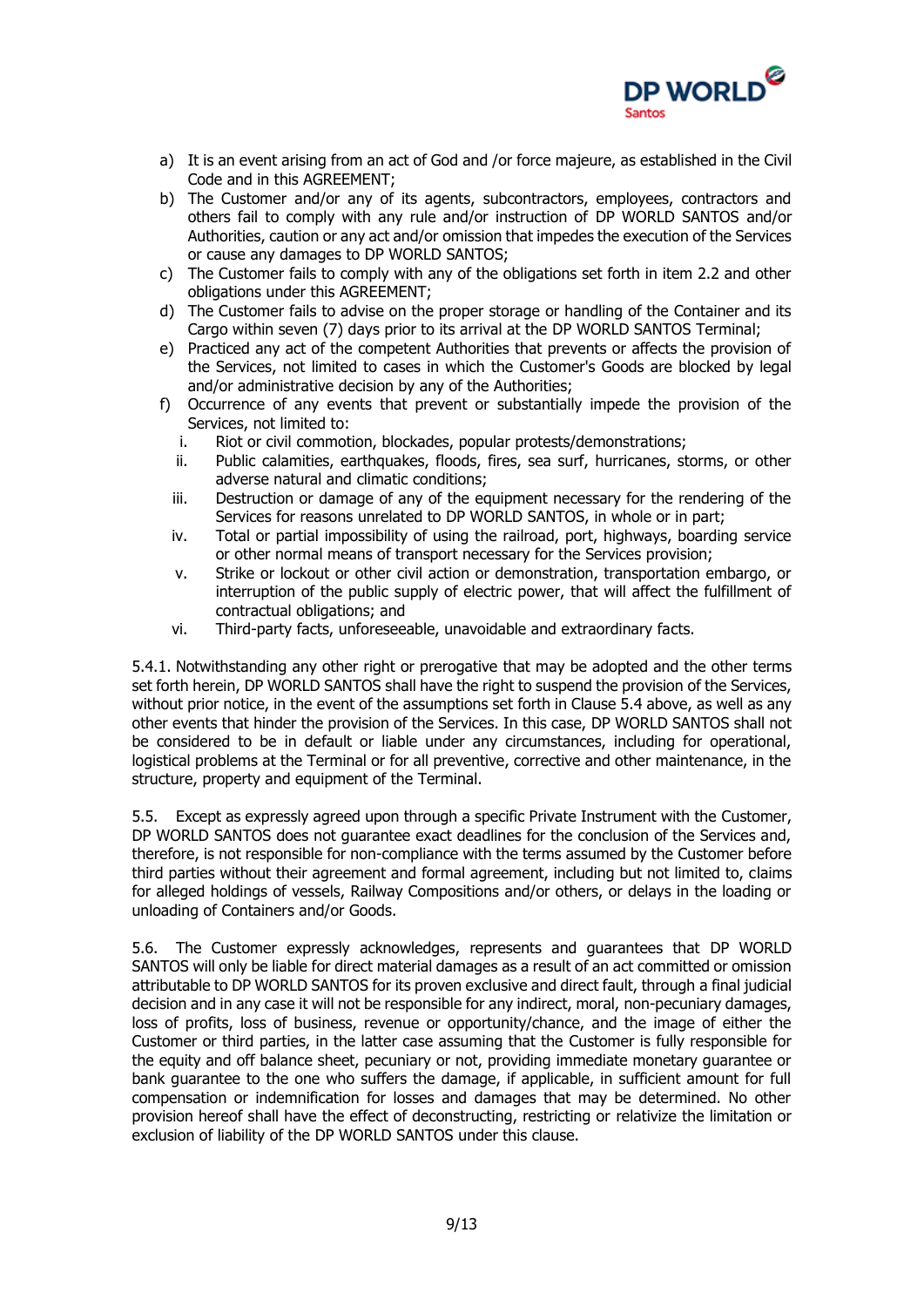

5.7. In the event that DP WORLD SANTOS is triggered, judicially or extrajudicially by reason of a harmful act caused by the Customer, it will ensure that, in the defense of its interests, the interests of DP WORLD SANTOS are protected beforehand, and it shall seek its exemption as soon as possible in relation to the responsibilities that they are being charged. In cases involving labor claims, lawsuits, liability, procedural fines, in course convictions, direct and indirect material losses and damages and expenses, including attorneys' fees, arising from harmful actions caused by the Customer, the latter will assume full responsibility, authorizing DP WORLD SANTOS to call it to the process, and the Customer must give due notice to the event, exempting/excluding DP WORLD SANTOS from the liability of any claim, as well as reimbursing it for all expenses and damages suffered.

5.8. In relation to the Services provided by DP WORLD SANTOS to the Shipping Line, the latter shall include in all of his or her bill of ladings for the Containers shipped or landed at the Terminal, provisions for which all Shipping Line's subcontractors - including specifically for these purposes, DP WORLD SANTOS and its subcontractors - shall have the benefit of any provision of such agreement which limits the Shipping Line's liability in respect of such transportation (including, but not limited to, any maximum limit of liability or limitation of time limits) and shall not be liable to any other party other than the Shipping Line with respect to the Goods and the Customer, by means of this AGREEMENT, undertakes to indemnify DP WORLD SANTOS and defendants against any claim of third parties with respect to the Goods.

5.9. With respect to Clause 5.8 above, the Shipping Line is fully aware that DP WORLD SANTOS has agreed with its subcontractors that they will enjoy the benefit of the exclusion and limitation of liability terms as provided in this AGREEMENT, and only for the purposes of this Clause. DP WORLD SANTOS hereby assumes the representativeness of all those persons who shall be treated as parties and therefore related to this AGREEMENT.

5.10. For the purposes of this AGREEMENT, DP WORLD SANTOS's liability for the Goods and/or Container on Ship Loading and Unloading Services (i) shall begin after the container has been removed and/or loaded on the vessel and terminates in the placement of the Container and/or Goods in the Terminal Common Stack in the case of inbound, or (ii) upon removal of the Container and/or Goods from the Terminal Common Stack and terminates with the Container and / or Goods placement on the vessel when dealing with outbound.

5.10.1. For the operations carried out for Railway Compositions, DP WORLD SANTOS's responsibility for the Goods and/or Container, on the Services of loading and unloading of these compositions (i) begins after the Container and/or Goods of the Railway Composition has been removed and terminates with the placement of the Container and/or Goods in the Terminal common stack in the case of export/ outbound /unloading, or, (ii) starts after the Container and/or Goods are removed from the Common Stack and terminates with the placement of the Container and/or Goods in the Railway Composition in case of inbound loading.

5.11. For the loading and unloading operations carried out in Ro-Ro mode, DP WORLD SANTOS's liability to the Customer for the Goods and/or Vehicle, object of the Services, (i) begins in the handling / movement of the Goods and/or the Vehicle from the access "ramp" to the Vessels and ends with the positioning of the Goods and/or the Vehicle at the first parking lot in the case of import/inbound, or (ii) starts in the driving/movement of the Cargo and/or the Vehicle from the last parking area of the terminal (parking area) and terminates in the positioning of the Cargo and/or the Vehicle at the access "ramp" to the Vessels in case of outbound.

5.11.1. For the purpose of this AGREEMENT, DP WORLD SANTOS's liability for the Goods, Container and/or Vehicle, object of the Warehousing Service, begins after the positioning of the Goods, Container and/or Vehicle in the common Terminal stack and/or Terminal parking area and closes in the removal of the Cargo, Container and/or Vehicle from the Terminal common stack and/or parking area.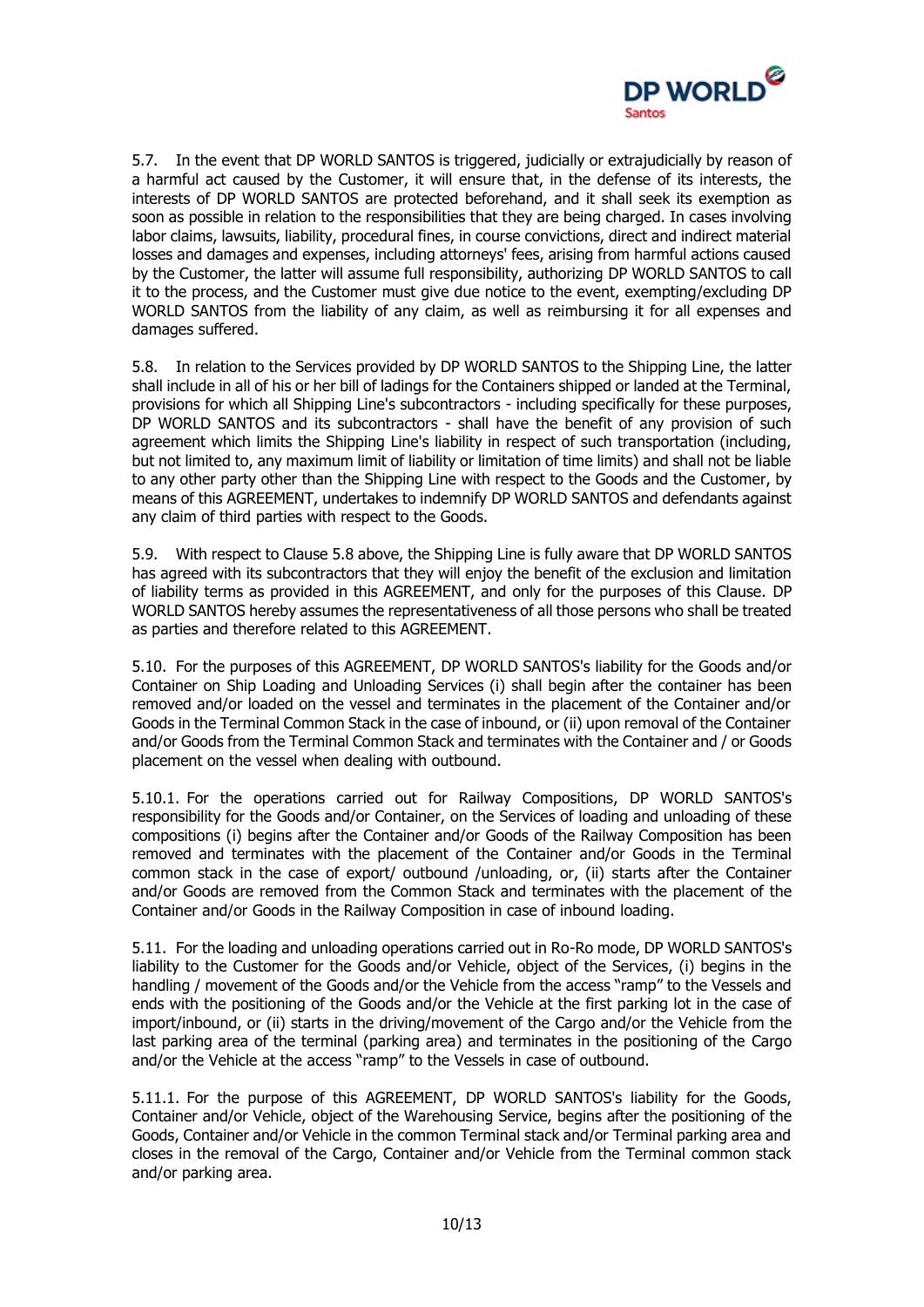

5.11.2. In case of contracting the Services of loading and unloading and/or storage of Vehicles in the Terminal area, DP WORLD SANTOS will not be responsible for the content, belongings, objects, parts, equipment and any other goods left by the Customer under any circumstances, or by whomsoever it may indicate, nor by the respective descriptions, qualities, physical quantities of such belongings, objects and any goods, or of any divergence between that verified within the Vehicle and the declared by the Customer before local authorities.

5.11.3. With respect to the Services provided by DP WORLD SANTOS in the Ro-Ro modality, and notwithstanding the foregoing, the Customer shall be exclusively and entirely responsible, by itself or its employees, agents, contractors and/or representatives, for performing any and all handling, loading and unloading of Vehicles from Land Transportation Trucks.

5.11.4. It is the responsibility of the Customer to be responsible, by itself or its employees, agents, contractors and/or representatives for the delivery of keys and other belongings of the Vehicle to be delivered exclusively to employees of DP WORLD SANTOS in charge of providing the Services object hereof, aware that the delivery of the Keys and/or other belongings of the Vehicle to others, will exempt DP WORLD SANTOS from any liability for any losses and damages suffered.

5.12. With respect to Services provided in the area of the Railway Terminal and/or related to Railway Compositions, the Customer represents and warrants that the Railway Carrier is exclusively and fully responsible for the rail transportation services of Goods provided to third parties, as well as for all the movements of the Railway Compositions occurring inside or outside the Terminal and ancillary operations, also declaring acknowledgment - notwithstanding the provisions of Clause 5.4 and following - that DP WORLD SANTOS shall not in any event be responsible, even in a concurrent, subsidiary, or against legality form for accidents, damages and/or any losses and damages resulting from the rail transportation of Cargoes and/or Containers, nor for the movements of Railway Compositions, regardless of whether they are located and/or operated inside or outside the Terminal.

5.12.1. The Customer declares and warrants that all Services for handling, loading, unloading of Cargoes provided by DP WORLD SANTOS of (for) wagons of all Railway Compositions, comply with good industry practice, DP WORLD SANTOS internal regulations and Applicable Laws regarding good practice and operational technique, observing yet the Procedure for Shipment of Railway Compositions ("PEF") agreed upon between DP WORLD SANTOS and the Customer, with the Receiving and Acceptance Term of the Cargo being duly signed by the Customer as confirmation and proof of compliance with these technical, operational requirements and guarantee of the correct delivery of the Cargo by DP WORLD SANTOS to the Customer and/or in the absence of the signature of this, it will constitute, for all contractual, legal and et extra purposes, the mere departure of the Railway Composition of the terminal area.

5.13. Notwithstanding clause 5.10 above, in case of cargo removal, that is, when the container and its Cargo unload at another port terminal, but destined for the DP WORLD SANTOS Terminal, DP WORLD SANTOS's liability starts only after the effective date of the container and goods gate out facility through the use of ground and/or rail transport to the Customer's order.

5.14. DP WORLD SANTOS's liability under this AGREEMENT arising from any single incident or series of incidents arising from a common cause, in any and all cases, subject to the application of Clauses 5.3 and following above, shall not exceed the amount of two million Reais (BRL 2,000,000.00) - Maximum Limit of Liability, knowing that in any and all cases, DP WORLD SANTOS will not be liable for indirect damages, non-material damages, loss of profits, business losses, loss of revenue or opportunity, and image damage. While it is true that no other provision hereof will have the effect of deconstructing, restricting or relativizing the provisions of this Clause.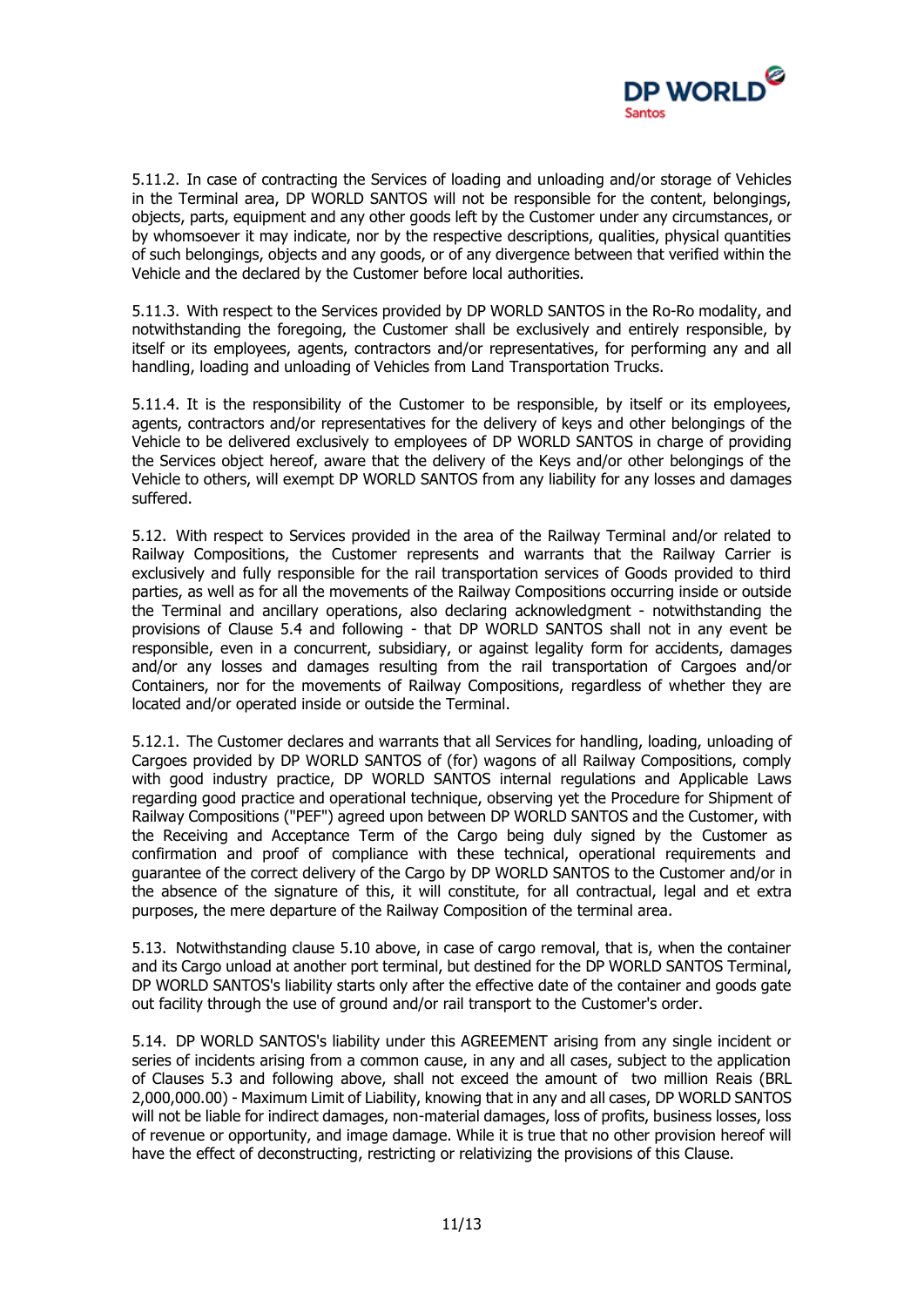

5.15. DP WORLD SANTOS's liability under this AGREEMENT, subject to the application of Clauses 5.3 and following, shall not exceed the Financial Limits set forth below for the specific category of loss or damage, and such Financial Limits shall prevail over the Maximum Limit of Liability:

- a) In the case of physical damage to the vessel (including onboard crane), the maximum limit of two million Reais (BRL 2,000,000) arising from any single incident or series of related incidents;
	- i. In the case of physical damage to the Railway Composition, including all the main and auxiliary components of the set of cars and / or train wagons, the maximum limit of one hundred thousand Reais (BRL 100,000.00) arising from any single incident or series of related incidents;
- b) In the event of loss or physical damage to the Container, or to the Container and its auxiliary equipment, the depreciated value, or the reasonable cost of the repairs, whichever is less;
- c) In the event of loss or physical damage to the Goods:
	- ii. In the case of Containerized Goods: repair for damage caused up to the Limit of seventy-five thousand Reais (BRL 75,000.00) per Container; and
	- iii. In the case of non-containerized, rolling goods, and/or automotive vehicle: repair for damage caused up to the limit of fifty thousand Reais (BRL 50,000.00) per piece arising from any single incident;
- d) In the case of any other equipment owned or operated by the Customer that has not previously been mentioned in this Clause, subject to the Maximum Limit of twenty five thousand Reais (BRL 25,000.00), the lower from the reasonable cost of repairs and the depreciated value.

5.16. Notwithstanding the Maximum Limits established in Clauses 5.14 and 5.15, it is hereby established that the Customer will not claim any compensation for direct material damage, whose value involved is less than three thousand five hundred Reais (BRL 3,500.00).

5.17. The Customer acknowledges and accepts for all legal purposes that in the event when there is observation of loss, damage and/or defects in Goods, Vehicles and/or Containers at the time of loading, unloading and/or at risk transfer points, a Damage Report will be drawn up by DP WORLD SANTOS to be signed by two witnesses. If the agent, representative and/or employee of the Customer who is at the place of provision of the Services (eg: driver, transporter, etc.) unreasonably refuses to sign the Term, it shall be drawn up by DP WORLD SANTOS and signed by two witnesses paying off the same effect as if it had been signed by both Parties. The release/registration of the damage in the DP WORLD SANTOS Surveyor´s Collector equipment during the loading, unloading and/or risk transfer operations will also be admitted for the same purposes as the Damage Report.

5.17.1. In cases where there are damages in the Container and/or Goods, rupture or absence of seals and/or inconsistencies of information provided by the Customer from the time of shipment to its reception at the DP WORLD SANTOS Terminal, DP WORLD SANTOS reserves itself the right to reject the reception and/or entry of the Container and/or Goods at its Terminal, until the defects, incongruities and/or malfunctions are fully remedied by the Customer.

5.17.2. Regarding the Services provided by DP WORLD SANTOS in the Ro-Ro modality, and notwithstanding the foregoing, the Customer represents and warrants that all DP WORLD SANTOS Surveys on the goods and /or vehicles at the points of risk transfer shall prevail over all others, becoming valid and effective regardless of the existence of other Surveys performed by the Customer.

5.17.3. Notwithstanding Clause 5.17.1 above, DP WORLD SANTOS also reserves itself the right to reject the receipt and/or admission of Railway Compositions in the area of its Terminal in case of any vices, incongruities and/or breakdowns in said Railway Compositions such as, but not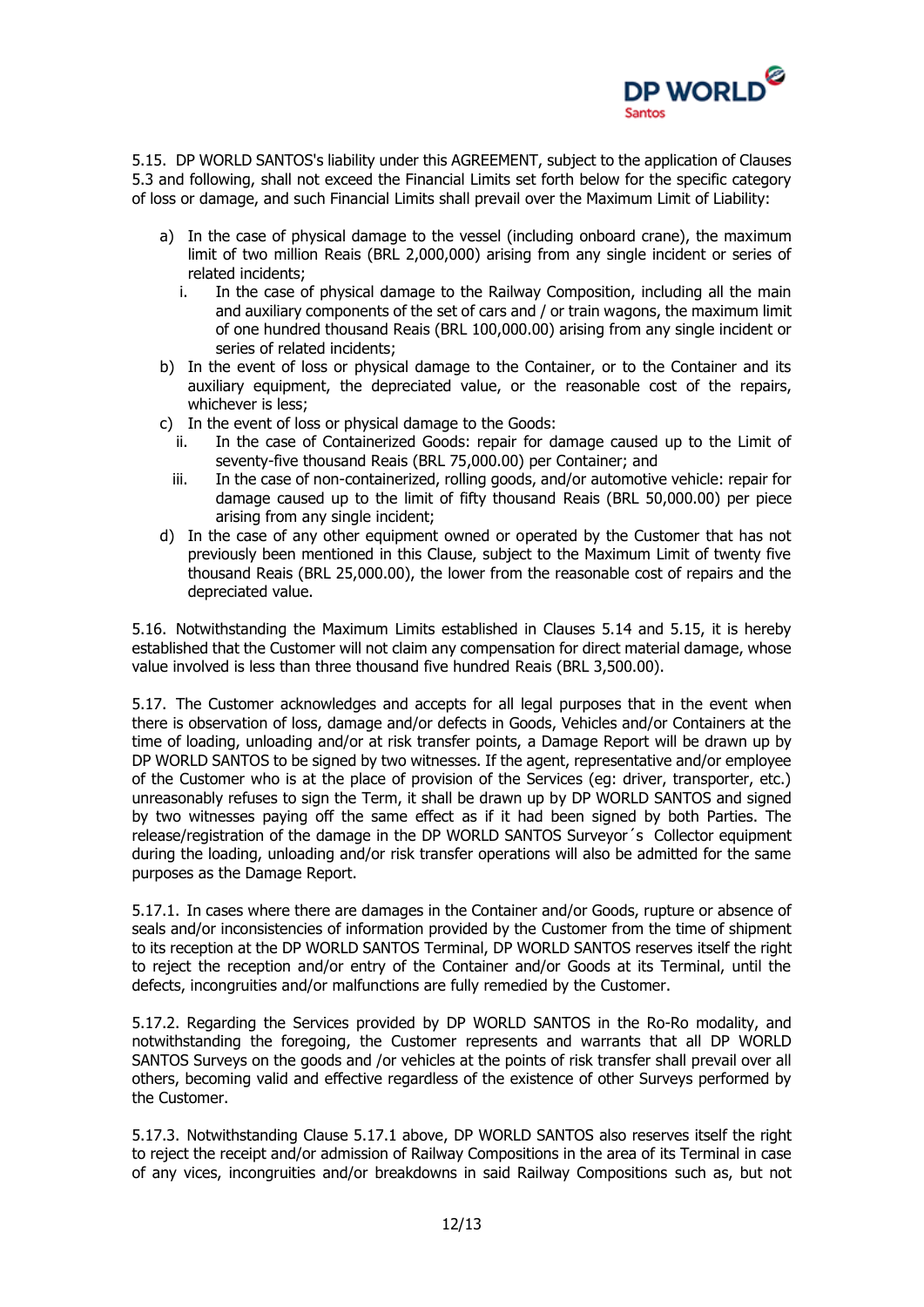

limited to, solid, animal, liquid and/or debris residues, oils or oily substances located on/between the wagons and/or equipment of the Railway Compositions, it being understood that if said defects, incongruities and/or damages are detected only after the entry of the Railway Composition in the Terminal area, DP WORLD SANTOS reserves itself the right to refuse the unloading and/or any movement of the Goods until such defects, incongruities and/or damages are fully remedied by the Customer, Observing in any and all cases the right of DP WORLD SANTOS to be fully indemnified for all losses, damages, costs and/or expenses arising from possible emergency measures that may be taken by DP WORLD SANTOS to remedy said defects, incongruities and/or damages.

5.18. DP WORLD SANTOS may amend this AGREEMENT at any time and therefore any additions or changes to the rules set forth herein shall become valid and shall become fully effective immediately upon their publication on the DP WORLD SANTOS official page at [www.dpworldsantos.com](http://www.embraport.com/) or by express agreement with the Customer in a separate document.

5.19. DP WORLD SANTOS's employees, contractors or subcontractors do not have authority, not even legal and statutory powers to waive, compromise, relativize or otherwise vary any provision of this AGREEMENT, provided that any change in its terms shall only have any effect when made in writing by own legal representatives of DP WORLD SANTOS, in a specific formal document and / or duly published on the DP WORLD SANTOS official page at [www.dpworldsantos.com.](http://www.embraport.com/)

5.20. No tolerance of DP WORLD SANTOS for any condition of this AGREEMENT shall be construed as a waiver, novation or shall affect DP WORLD SANTOS's right to such condition.

5.21. In case of divergence between the text hereof and its English version, the Portuguese version shall prevail.

5.22. Any and all rights hereunder or any private instruments entered into between DP WORLD SANTOS and the Customer have been assigned in favor of the Creditors of DP WORLD SANTOS or Collateral Agent, as the Creditors' attorney-in-fact, including without limitation the amounts to be paid by the Customer to DP WORLD SANTOS (credit rights) in accordance with the respective invoices which were assigned in trust to these Creditors and (or) Collateral Agent to guarantee the obligations arising from the Loan and Hedge Agreements entered into by DP WORLD SANTOS, and unless and until the Creditors or the Guarantor Agent, acting as attorney-in-fact for the Creditors, determine in a different way, in which case the Customer shall exclusively comply with the new instructions given to them by the Creditors or by the Guarantee Agent, regardless of any consent or signature by DP WORLD SANTOS, the Customer shall make payment of any and all amounts due under the invoices only to the following bank account:

Holder: EMBRAPORT – Empresa Brasileira de Terminais Portuários S.A. CNPJ No.: 02.805.610/0001-98 Bank: Bradesco Agency: 895-8 Account No.: 115786-8

5.23. It is agreed by the parties since the Customer will not be able to withhold and/or compensate amounts owed by the latter to DP WORLD SANTOS.

#### **6. THIRD PARTY RIGHTS**

6.1. Except as expressly provided in this AGREEMENT, a person who is not a party to this AGREEMENT will not have any rights with respect to it, except to those provided for in Brazilian law.